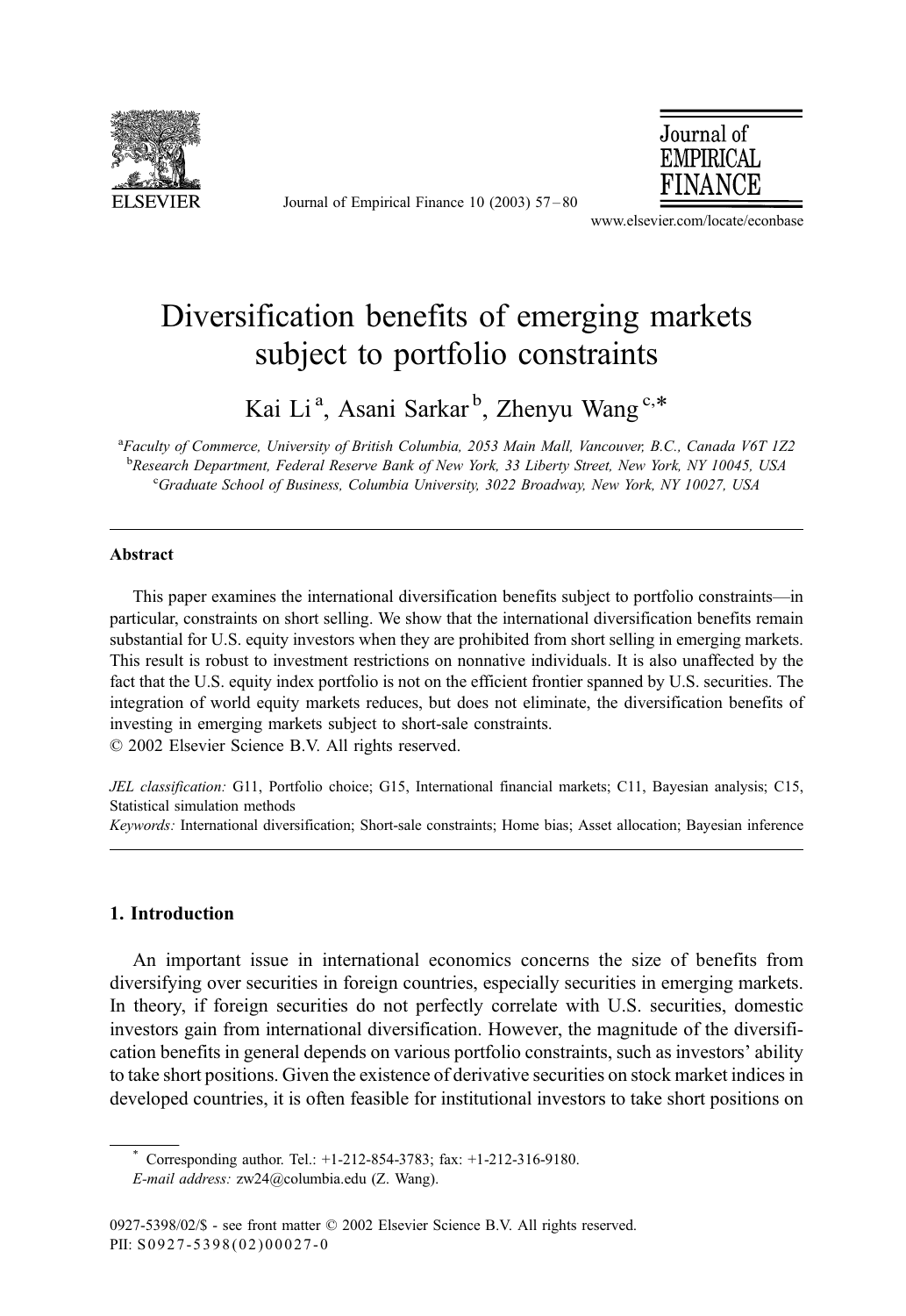developed markets. Investors nonetheless face short-sale constraints in many emerging markets. In this paper, we study the impact of short-sale constraints on the existence and magnitude of international diversification benefits to U.S. equity investors. The existence of substantial diversification benefits of investing in emerging markets subject to short-sale constraints will underscore the importance of international diversification.

Short-sale constraints have gained increasing attention in recent finance literature. [Sharpe](#page--1-0) (1991) conjectures that departures from the CAPM might be small even in the extreme case where negative holdings are excluded. He postulates that institutional arrangements to improve investors' abilities to take negative positions facilitate the efficient allocation of risk in the economy. [Hansen et al. \(1994\),](#page--1-0) [He and Modest \(1995\),](#page--1-0) and [Luttmer \(1996\)](#page--1-0) study how short-sale constraints and transactions costs affect consumption-based asset pricing models. For portfolio efficiency subject to short-sale constraints, [Wang \(1998\)](#page--1-0) conducts Bayesian inference, [Basak et al. \(in press\)](#page--1-0) develop an asymptotic test, and [De Roon et al. \(2001\)](#page--1-0) carry out regression-based tests for mean –variance spanning.

Ignoring short-sale constraints, many studies have documented low correlation across international markets and substantial diversification benefits. The early literature of [Grubel](#page--1-0) (1968), [Levy and Sarnat \(1970\),](#page--1-0) and [Lessard \(1973\)](#page--1-0) finds low correlation among equity returns in industrial countries and concludes that the gain from international diversification is substantial. [Harvey \(1995\)](#page--1-0) shows that securities in emerging markets promise U.S. investors both high expected returns and risk, as well as low correlation with securities in developed markets. [Bekaert and Urias \(1996\)](#page--1-0) reject the hypothesis that equity indices in industrial countries span the mean – variance frontier of all international equity indices and thus demonstrate the existence of diversification benefits in emerging markets. Using the international CAPM, [De Santis and Gerard \(1997\)](#page--1-0) estimate that the expected gain from international diversification to a U.S. investor is on average 2.11% annually. [Errunza et al.](#page--1-0) (1999) further show that the international diversification benefits can be obtained from investment in country funds and American Depository Receipts traded in U.S.

It remains unclear whether there exist substantial benefits from diversifying over emerging equity markets after imposing short-sale constraints. In the asset management industry, where short-sale constraints are routinely imposed in optimal portfolio choice problems, practitioners believe that the diversification benefits in emerging equity markets are substantial but, to our knowledge, there has not been any formal econometric inference. [Glen and Jorion \(1993\)](#page--1-0) empirically show the existence of the benefits in currency hedging subject to short-sale constraints. Using mean – variance spanning tests, [De Roon et al. \(2001\)](#page--1-0) argue that the evidence of diversification benefits in emerging markets disappears after imposing short-sale constraints. However, their statistical tests show strong evidence of the diversification benefits when investing in some individual Latin American or Asian countries, but no evidence of the benefits when investing optimally in the combination of these emerging markets. It seems odd to rule out diversification benefits in emerging markets when there are clear benefits derived from particular emerging markets. [De Roon et al.](#page--1-0) (2001) explain that the counterintuitive results are driven by the loss of power in the asymptotic mean – variance spanning tests when more emerging markets are included.

The issue investigated in this paper is closely related to the home bias puzzle in finance. It is observed that U.S. investors tend to hold a substantially larger portion of their invested equities in domestic stocks than what is suggested by the diversified world market